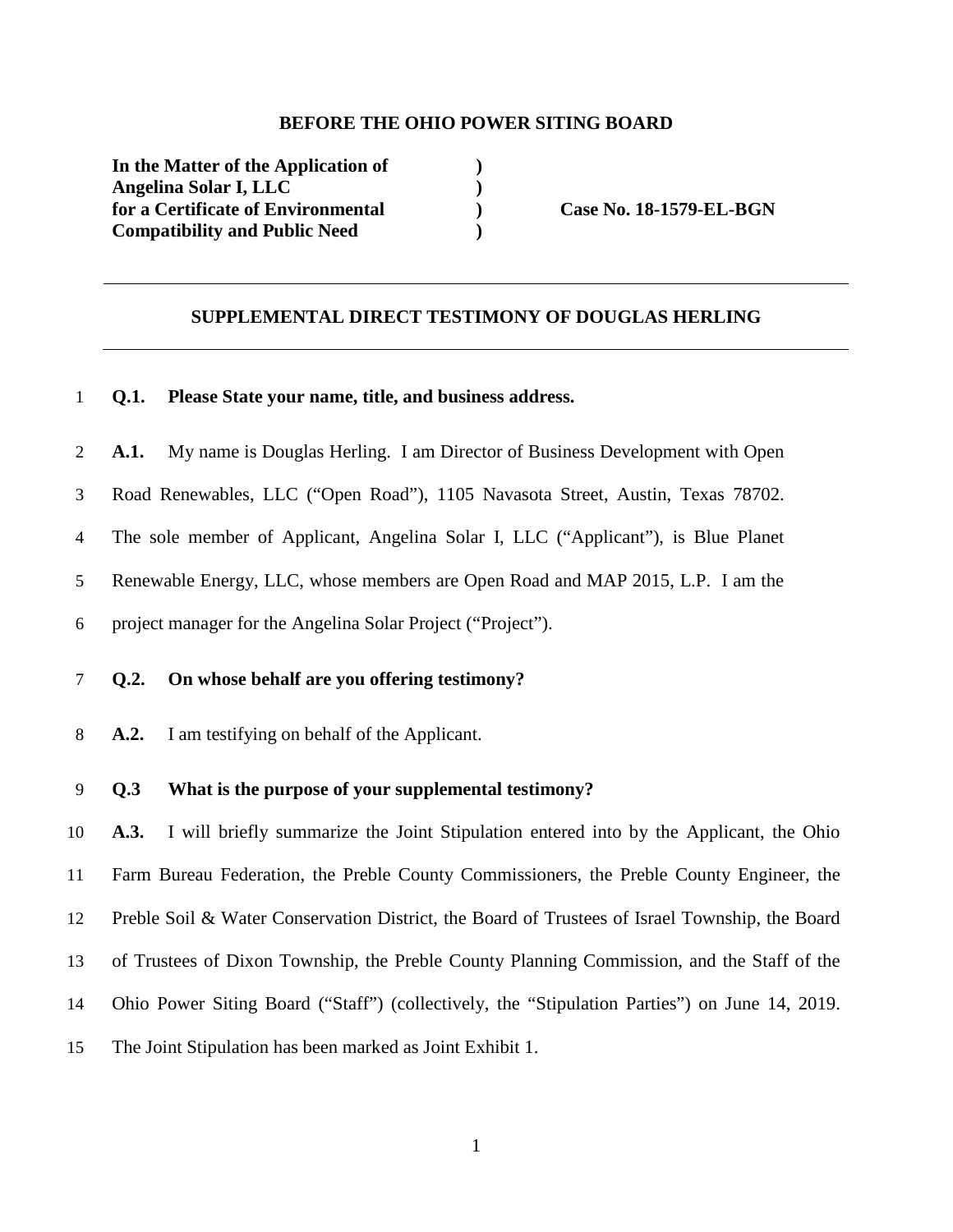**Q4: In your original May 3, 2019 pre-filed testimony that is marked as Company Exhibit 6, did you make recommendations regarding the conditions proposed by Staff in the April 15, 2019 Staff Report of Investigation?** 

**A.4.** Yes. And the Joint Stipulation reflects my recommendations regarding Staff's proposed conditions, after negotiation with all Stipulation Parties. To be clear, the recommended conditions in the Joint Stipulation replace the revisions to Staff's proposed conditions that I presented in my initial pre-filed testimony marked as Company Exhibit 6.

**Q5: Is the Joint Stipulation a product of serious bargaining among capable and knowledgeable parties?** 

**A.5.** Yes. I was personally involved in the negotiation of the Joint Stipulation. The Stipulation Parties were all represented by counsel and all parties to this proceeding participated in settlement discussions. During negotiations, the Stipulation Parties all agreed to modify some of the conditions the Staff proposed in the Staff Report of Investigation.

**Q6: Does the Joint Stipulation benefit the public interest?** 

**A.6.** Yes. The Project is a major infrastructure project and a major capital investment; it benefits the community. The Project will generate clean and quiet renewable electricity and will provide "on peak" power during the high demand period of mid-day and late afternoon. In addition, the Project will benefit the local economy through jobs created during construction, additional new jobs to support operation, and new tax revenue. The Joint Stipulation further benefits the public interest by requiring the Project to take steps and meet certain requirements during the construction and operation of the Project to minimize impacts of the Project.

Certain of those requirements were a result of negotiations between the Stipulation Parties. For example, as a result of negotiations, the Joint Stipulation revised Staff's recommended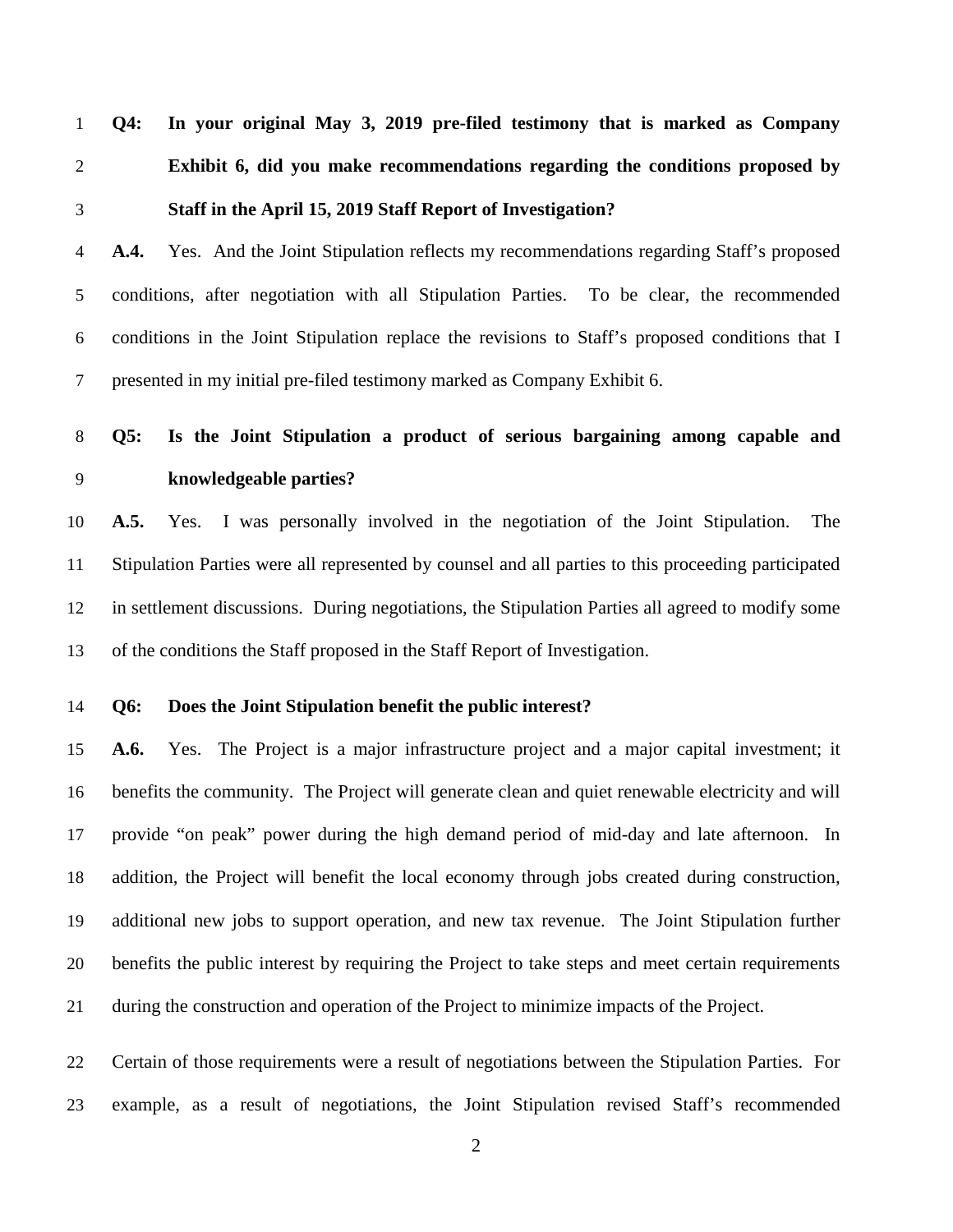conditions so that setbacks will be measured from road right-of-ways rather than the edge of roadways (see Condition 3). This change will result in larger setbacks from roadways and should address any concerns raised about visibility at crossroads. The Joint Stipulation added a requirement to submit a plan describing methods of fence repair and also a requirement to maintain perimeter fencing for the Project (Condition 11). This change will help to ensure the security of the Project, as well as minimizing any negative visual impact that may be created by a damaged fence. The Joint Stipulation also includes detailed language on drainage systems (both publicly and privately maintained) and requires consultation with the County Engineer or OPSB Staff prior to repairing county maintenance/repair ditches (Condition 16). As Noah Waterhouse describes more fully in his supplemental direct testimony, these changes will ensure that existing drainage in the Project Area is protected.

The Joint Stipulation also adds requirements for the Applicant to enter into a road use agreement with the appropriate local authorities if county or township roads are utilized for the construction of the Project (Condition 26), to train local first responders and assist with any needed specialized equipment (Condition 28) and submit a decommissioning plan for the project that includes a bonding formula (Condition 29).

The road use agreement requirement obligates the Applicant to return county and township roads to the same or better condition they were in prior to construction, to avoid any impact to the public from the Project's use of those roads. As Mark Bonifas explains in his supplemental direct testimony, a road use agreement is a typical feature of many similar projects.

The Joint Stipulation's new Condition 28 obligates the Applicant to provide opportunities for training to local first responders, as well as any specialized equipment, if needed. Offering this training and equipment will help to ensure that local fire and EMS service providers are familiar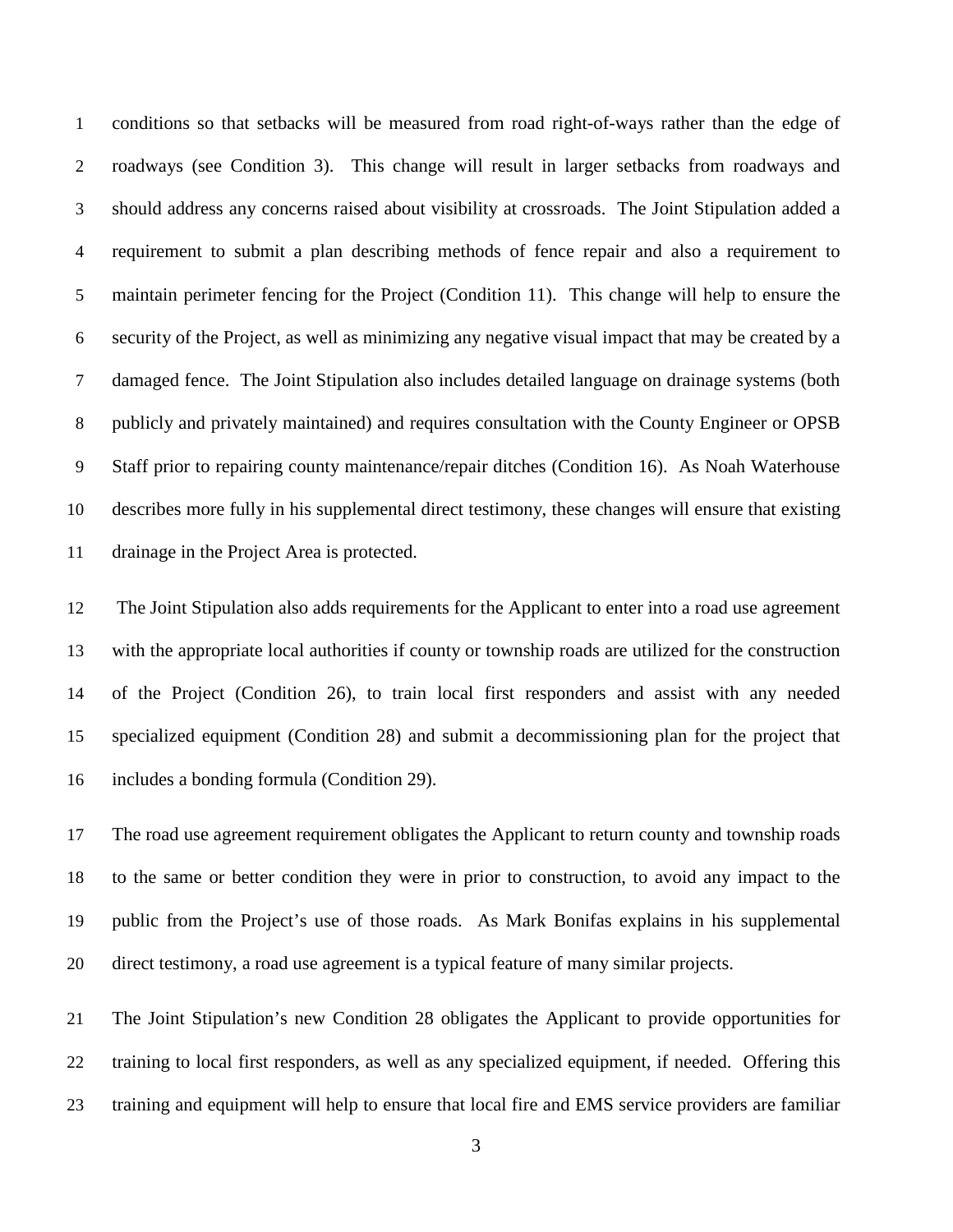with the Project and are able to effectively respond to any emergency at the Project. The Applicant is also committed, under Condition 28, to hold safety meetings with fire and EMS service providers on an on-going basis. The addition of Condition 28 will assist local fire and EMS service providers in being prepared to respond to any emergency at the Project. In my experience, this heightened familiarity will benefit any responding personnel and thus the public as a whole.

The Applicant committed in its application to put a decommissioning plan in place, but Condition 29 expressly requires the creation and implementation of a decommissioning plan, including financial assurance requirements. This will ensure the Project does not become an inconvenience to the surrounding community at the end of its useful life, and will allow the Project Area to be converted to another use, including potentially returned to agricultural production. As described in Mr. Bonifas' testimony, the inclusion of a decommissioning plan condition is a typical feature of conditions for other renewable energy projects, and will benefit the public interest.

In addition, many of the signatories to the Joint Stipulation are public entities. Those entities are:

- (1) The Preble County Commissioners;
- (2) The Preble County Engineer;
- (3) The Preble Soil & Water Conservation District;
- (4) The Board of Trustees of Israel Township;
- (5) The Board of Trustees of Dixon Township; and
- (6) The Preble County Planning Commission.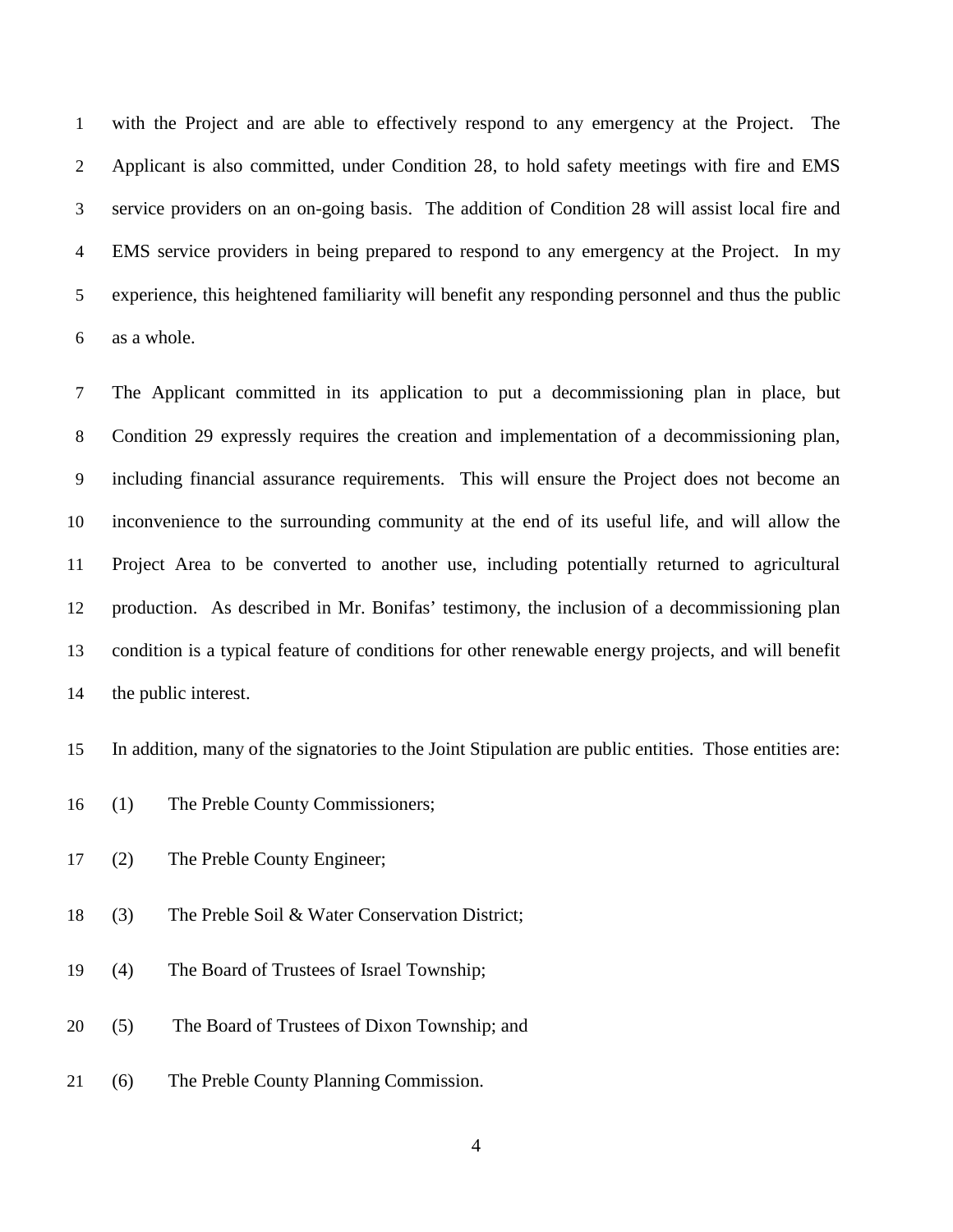| $\mathbf{1}$   |                                               | Their participation in negotiations that resulted in the Joint Stipulation is indicative of the      |
|----------------|-----------------------------------------------|------------------------------------------------------------------------------------------------------|
| $\overline{2}$ |                                               | balancing of interests that resulted in a Joint Stipulation, in turn benefiting the public interest. |
| 3              | <b>O7:</b>                                    | Does the Joint Stipulation violate any important regulatory principle or practice?                   |
| 4              | A.7.                                          | No.                                                                                                  |
| 5              | Q8:                                           | What do you recommend that the Ohio Power Siting Board do in regard to the Joint                     |
| 6              |                                               | <b>Stipulation?</b>                                                                                  |
| 7              | A.8.                                          | I recommend that the Ohio Power Siting Board adopt the Joint Stipulation, including the              |
| 8              | recommended conditions, without modification. |                                                                                                      |
| 9              | Q9:                                           | Does this conclude your supplemental direct testimony?                                               |
| 10             | A.9.                                          | Yes, it does.                                                                                        |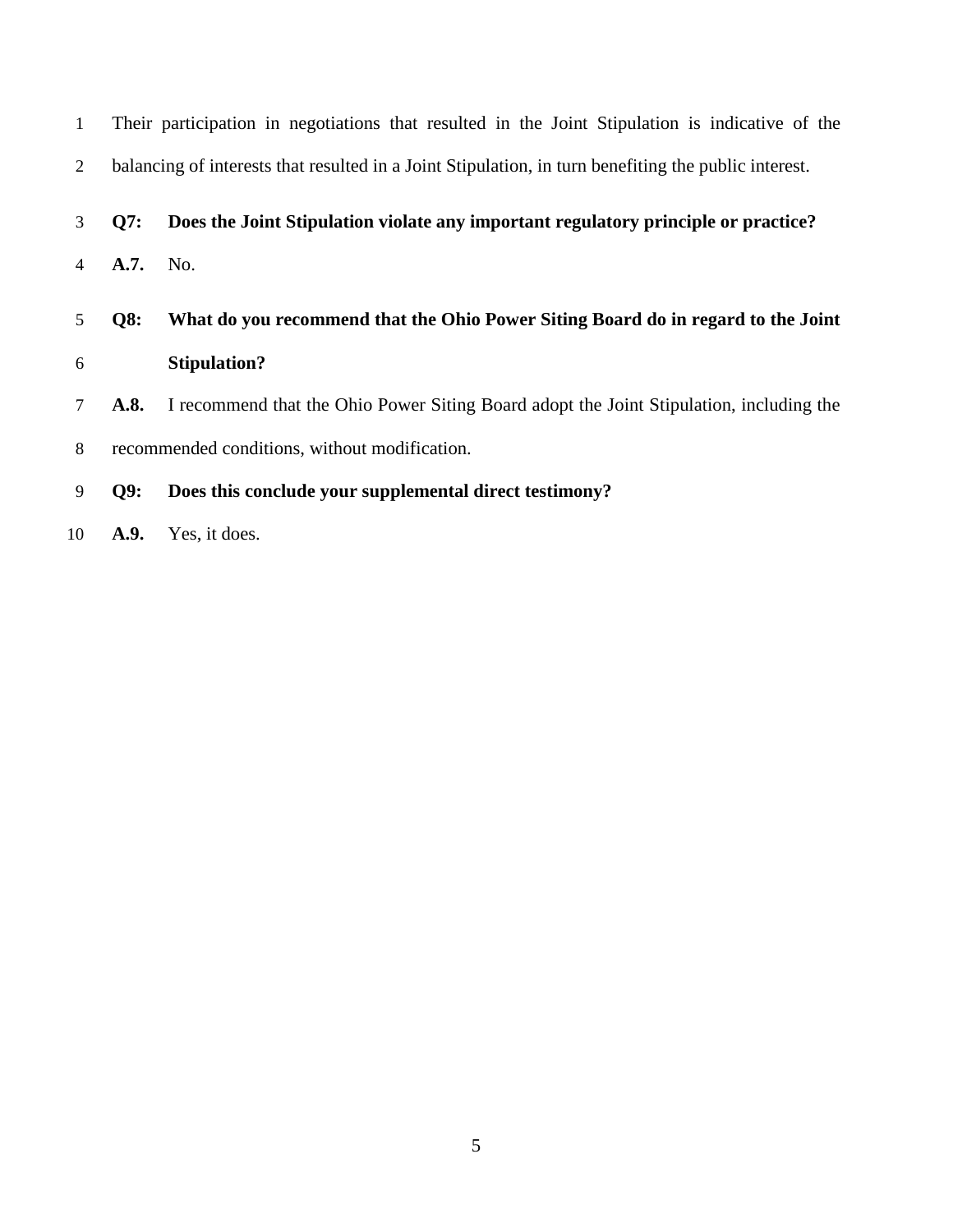# **CERTIFICATE OF SERVICE**

The Ohio Power Siting Board's e-filing system will electronically serve notice of the filing of this document on the parties referenced in the service list of the docket card who have electronically subscribed to this case. In addition, the undersigned certifies that a courtesy copy of the foregoing document is also being served upon the persons below via electronic mail this 28th day of June 2019.

/s/ MacDonald W. Taylor

Jodi Bair Jodi.bair@ohioattorneygeneral.gov

Dylan Borchers dborchers@bricker.com

Kathryn West kwest@prebco.org

W. Joseph Scholler jscholler@fbtlaw.com

Thaddeus Boggs tboggs@fbtlaw.com

Chad Endsley cendsley@ofbf.org

Leah Curtis lcurtis@ofbf.org

Amy Milam amilam@ofbf.org

Jack Van Kley jvankley@vankleywalker.com

Chris Walker cwalker@vankleywalker.com